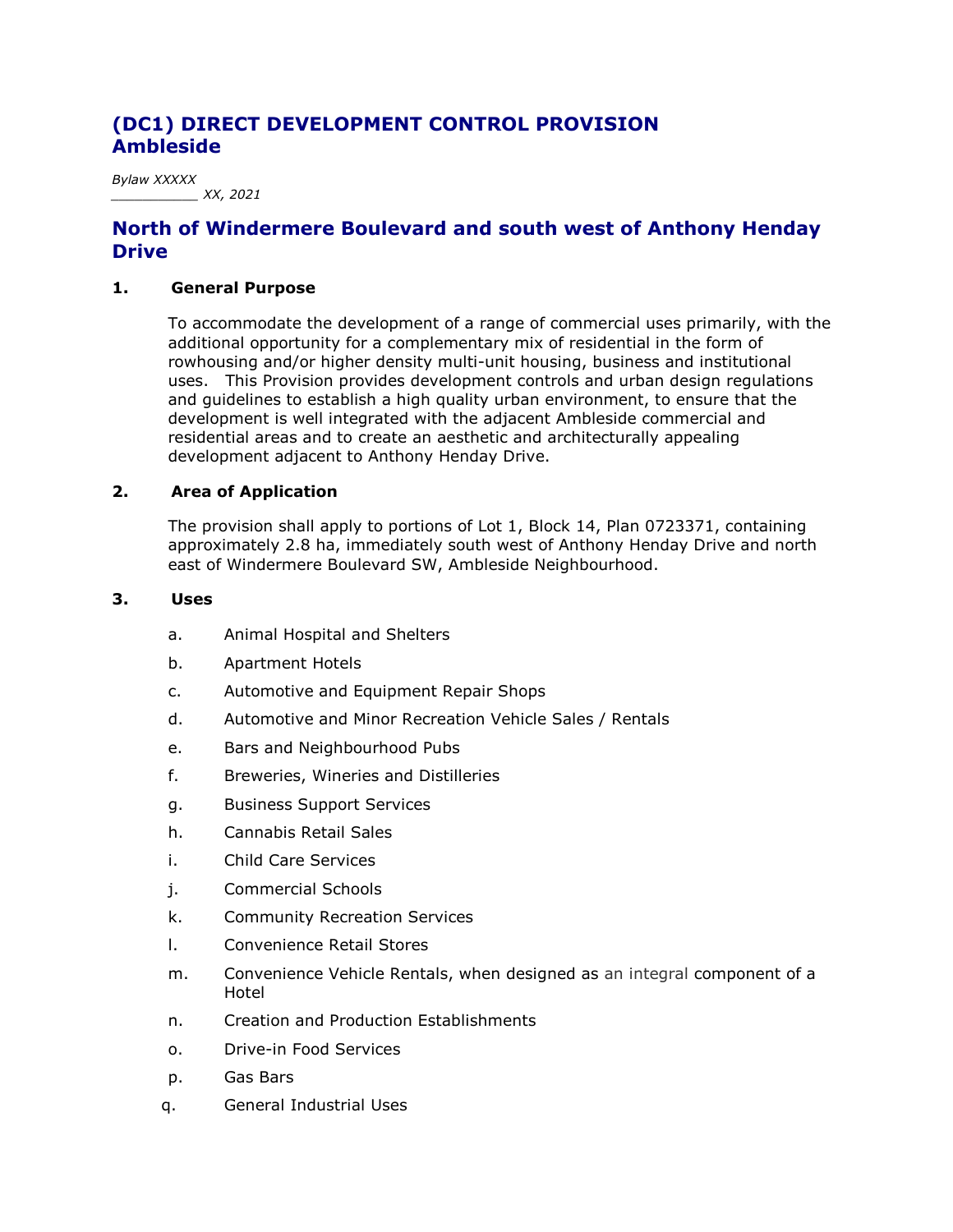- r. General Retail Stores
- s. Government Services
- t. Greenhouses, Plant Nurseries and Garden Centres
- u. Health Services
- v. Hotels
- w. Indoor Participant Recreation Services
- x. Liquor Stores
- y. Live Work Unit
- z. Market
- aa. Media Studios
- bb. Minor and Major Amusement Establishments
- cc. Minor and Major Home Based Business
- dd. Minor Service Stations
- ee. Mobile Catering Food Services
- ff. Multi-Unit Housing
- gg. Nightclubs
- hh. Outdoor Participant Recreation Services
- ii. Personal Service Shops
- jj. Private Clubs
- kk. Professional, Financial and Office Support Services
- ll. Protective Emergency Services
- mm. Private Education Services
	- nn. Public Libraries and Cultural Exhibits
	- oo. Rapid Drive Through Vehicle Services
	- pp. Recycling Depots
	- qq. Religious Assembly
	- rr. Residential Sales Centre
	- ss. Restaurants
	- tt. Secondhand Stores
	- uu. Secondary Suites
- vv. Special Events
- ww. Speciality Food Services
	- xx. Spectator Entertainment Establishments
	- yy. Urban Gardens
- zz. Veterinary Services
- aaa. Warehouse Sales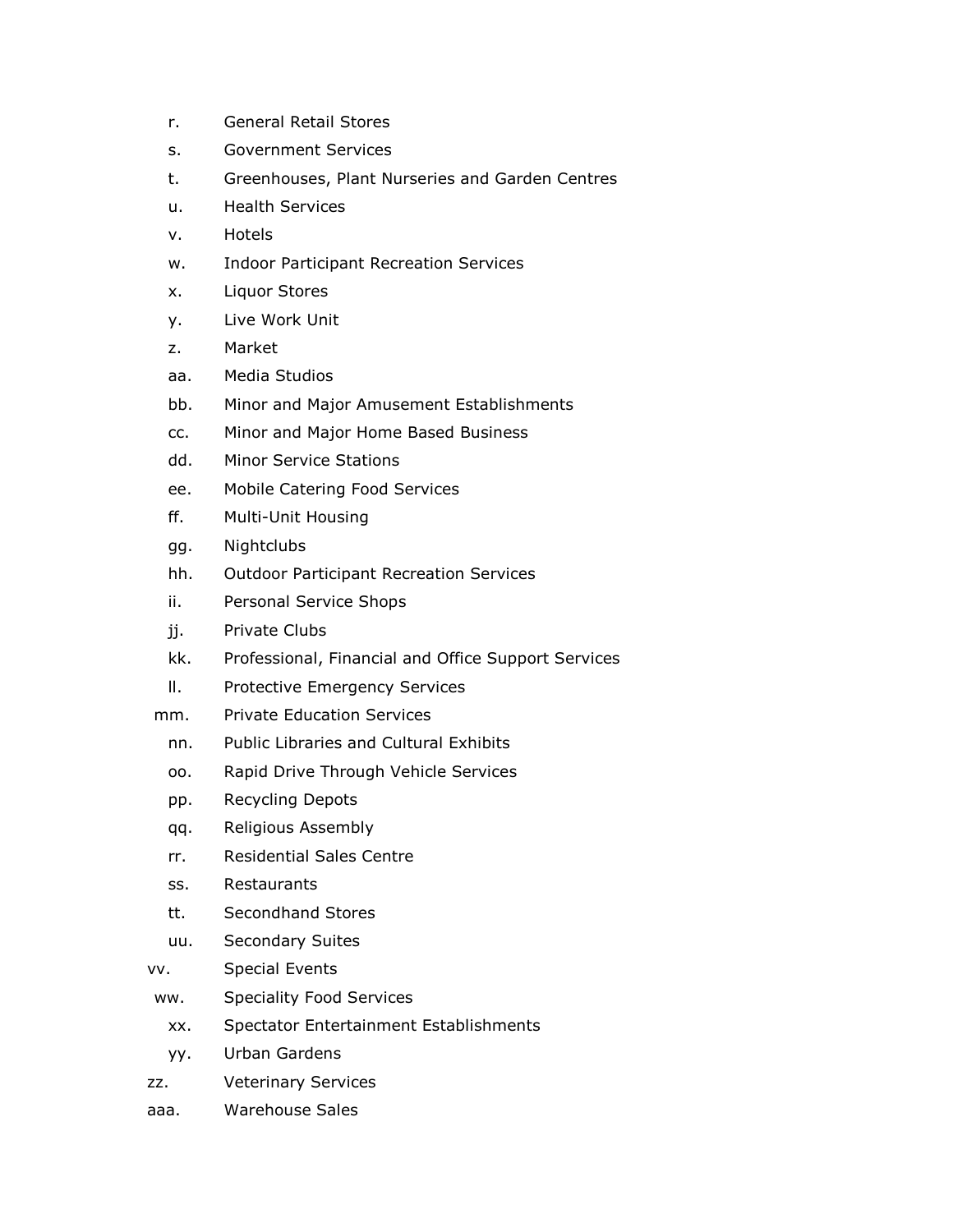- bbb. Major Digital Signs
- ccc. Minor Digital Off-premises Signs
- ddd. Minor Digital On-premises Signs
- eee. Minor Digital On-premises Off-premises Signs
- fff. Fascia Off-premises Signs
- ggg. Fascia On-premises Signs
- hhh. Freestanding Off-premises Signs
- iii.Freestanding On-premises Signs
- jjj. Projecting On-premises Signs
- kkk. Roof Off-premises Signs
- lll.Roof On-premises Signs
- mmm. Temporary On-premises Signs

## **4. Development Regulations**

- a. Notwithstanding Section 720.3.2 a Site plan is not appended to this DC.
- b. With build-out of the Site, Uses shall be part of a purpose-designed mixed-use development characterized by:
	- i. predominantly commercial development in the form of low, medium and/or high-rise buildings, complemented with business, institutional and/or residential Uses; and/or
	- ii. stand alone row housing or mixed-use mid to high-rise buildings for hotel, apartment and/or office related development.
- c. Floor Area Ratio:
	- i. the maximum total Floor Area Ratio for all combined Uses for the Site shall be 2.5, except that the maximum total Floor Area Ratio for all combined Uses for the Site Shall be 3.0 where ground floor commercial and/or business uses are provided;
	- ii. the maximum Floor Area Ratio for commercial and business Uses shall be 1.0, except that Apartment Hotels, Hotels, Business Support Services and Professional, Financial and Office Support Services shall be 3.0;
	- iii. the maximum Floor Area Ratio for General Industrial Uses shall be 3.0; and
	- iv. the maximum total Floor Area Ratio for Multi-unit Housing shall be 3.0.
		- e. The maximum Building Height shall not exceed 14.0 m, with the exception that for high rise buildings the primary Uses are one of or a mix of the following Uses, the maximum Building Height shall not exceed 60.0 m:
			- i. Apartment Hotels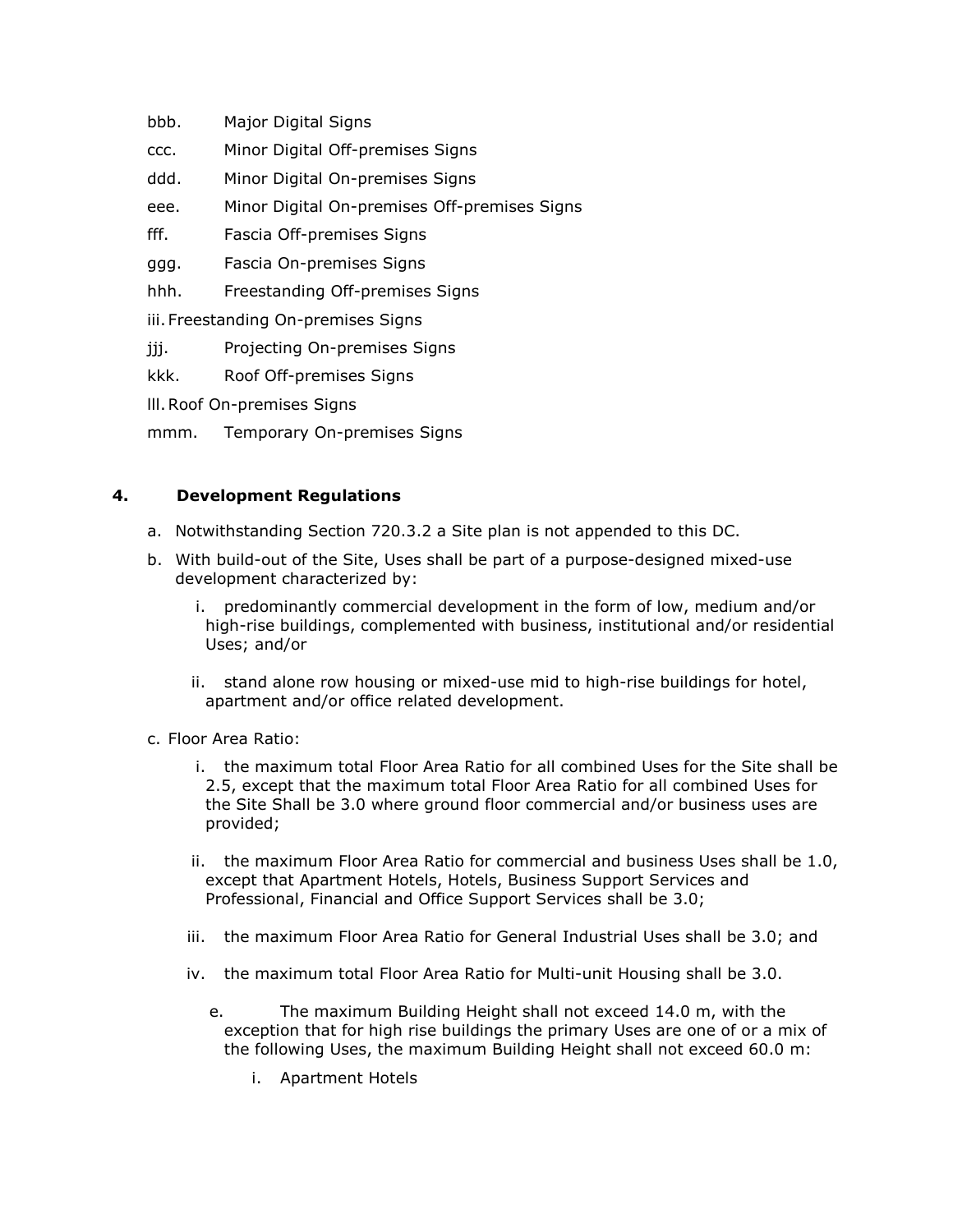- ii. Multi-unit Housing
- iii. Business Support Services
- iv. Government Services
- v. Health Services
- vi. Hotels
- vii. Professional, Financial and Office Support Services
- f. Separation Space shall be provided in accordance with Section 48 of the Zoning Bylaw, 12800.
- e. A minimum contiguous landscaped Yard of 3.0 m shall be required where the site borders on Anthony Henday Drive, as generally depicted in Appendix 1, Site Design Concept.
- f. A minimum contiguous landscaped Yard of 3.0 m shall be required where the Site abuts Windermere Boulevard, as generally depicted in Appendix 1, Site Design Concept.
- g. A detailed Landscaping plan shall be submitted in accordance with Section 55 of the Zoning Bylaw, 12800, prior to the approval of any development permit. This plan shall include pedestrian connection and fencing details, exterior lighting and street furniture elements, pedestrian seating areas, varied sizes and species of new plantings.
- h. All landscaped Yards shall contain minimum plantings as outlined in the following:
	- i. one tree for each 17.5  $m^2$  and one shrub for each 10  $m^2$  of any required Yard or Setback at grade.
- j. All planting shall conform to the following:
	- the proportion of deciduous to coniferous trees and shrubs shall be approximately 50:50 and the following mix of tree sizes shall be used;
	- ii. 100% of required deciduous trees shall be a minimum 75 mm caliper; and
	- iii. 75% of required coniferous trees shall be a minimum of 2.5 m in height and 25% shall be a minimum 3.5 m in height.
- k. No parking, loading, storage, trash collection, outdoor service or display area shall be permitted within a required Yard. Loading, storage and trash collection areas shall be located to the rear or sides of the principal building and shall be screened from view from any adjacent Sites, public roadways or Light Rail Transit lines, in accordance with the provisions of subsection 55.4 of the Zoning Bylaw, 12800. If the rear or sides of a Site are used for parking, an outdoor service or display area, or both, and abut a Residential Zone or a Lane serving a Residential Zone, such areas shall be screened in accordance with the provisions of subsection 55.4 of the Zoning Bylaw, 12800.
- l. Signs shall comply with the regulations found in Section 59 and Schedule 59E of this Bylaw, with the intent to complement the pedestrian-oriented commercial environment, except that: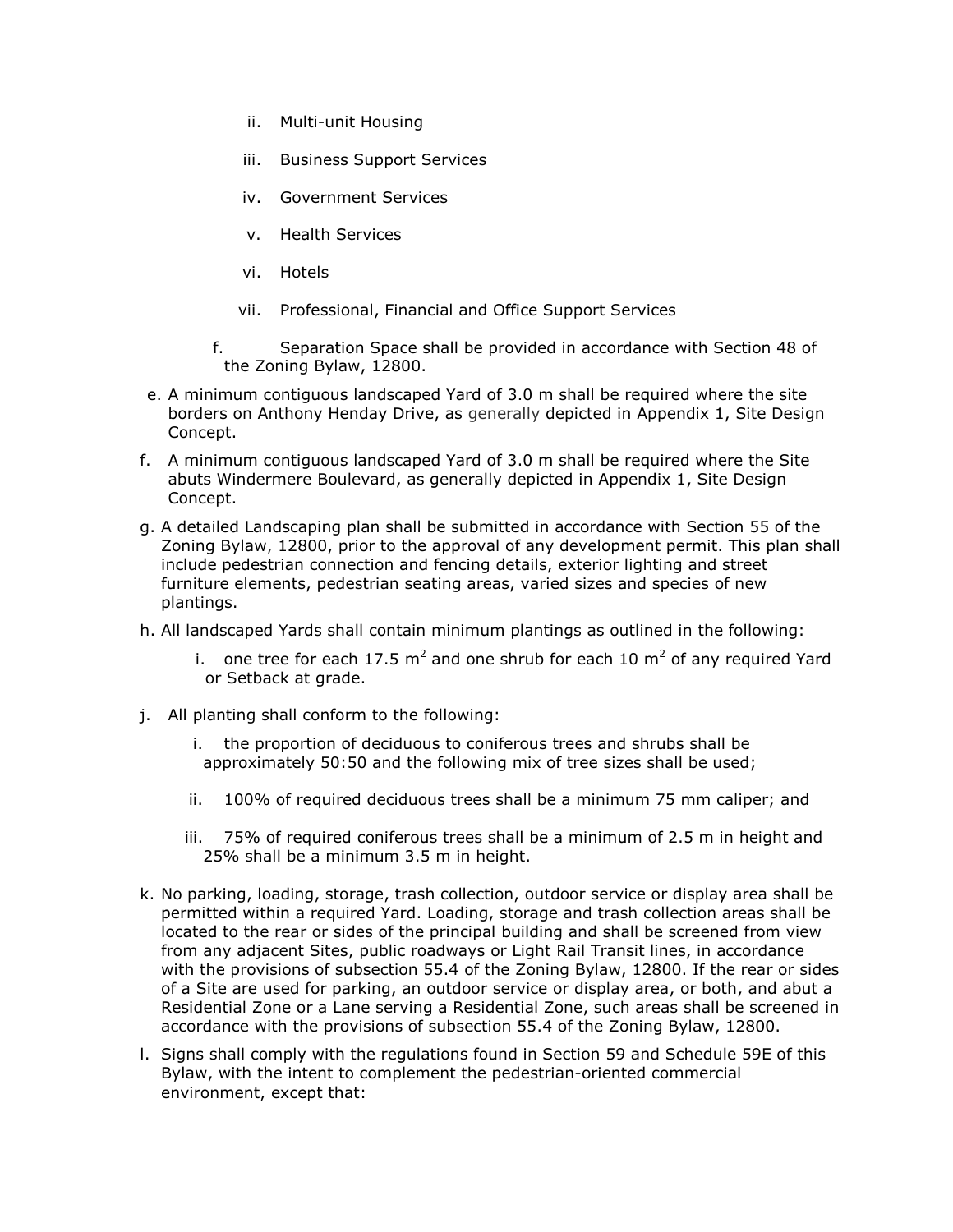- i. The maximum Height of a Freestanding Sign shall be 8.0 m, except that:
	- 1. One additional Freestanding On-premises Sign shall be allowed along the north property line of the site, to a maximum height of 15.0 m, with a maximum Sign Area of 52 m2.
- ii. A Projecting Sign may be used to identify businesses.
- m. The top of a Projecting Sign on a Building two Storeys or higher shall not extend more than 75 cm above the floor of the second or third Storey, nor higher than the windowsill of the second or third Storey.
- n. Nightclubs shall only be permitted when designed as a secondary component to a Hotel, for less than 200 occupants and 240 m<sup>2</sup> of Public Space.
- o. General Industrial Uses shall conform to the following:
	- a. shall be limited to facilities commonly referred to as self-storage which shall be contained within an enclosed building.
	- b. Shall be separated a minimum of 50 m from any Residential or Residentialrelated Use.
- p. No single General Retail Store shall exceed  $5,000 \text{ m}^2$  of floor area.

q. Gas Bars, Minor Service Stations shall be located not less than 15.0 m from any Residential or Residential-related Use. This distance shall be measured from the closest pump island, fill pipes, vent pipes, drive-through vehicle service or service station to the Residential or Residential-related Use. This Setback distance may be reduced at the discretion of the Development Officer if the Development Officer is satisfied that impacts on the Residential or Residential-related Use shall be minimal due to structural and design measures incorporated into the proposed development.

## **5. Design Regulations**

#### **a. Building Design and Architectural Standards**

- i. An architectural theme shall be established for the entire Site to ensure consistency of design elements such as building design, layout, finishing materials and colours, signage and landscape treatments.
- ii. Any canopies shall be designed and finished in a manner consistent with the design and finishing of the principal building.
- iii. Design techniques including, but not limited to, the use of sloped roof, variations in building setbacks and articulation of building facades shall be utilized in order to minimize the perception of massing of the building when viewed from adjacent Sites and public roadways.
- iv. Building facades (all sides) shall include design elements, finishing materials and variations that will reduce any perceived mass and linearity of large buildings and add architectural interest.
- v. The roof line of buildings shall consist of sloped roofs of varying pitches which may be finished in any combination of metal, wood shakes, asphalt shingles, clay tiles, or roof materials having a similar texture and appearance or flat roofs where they are concealed by parapet walls that include articulation and use of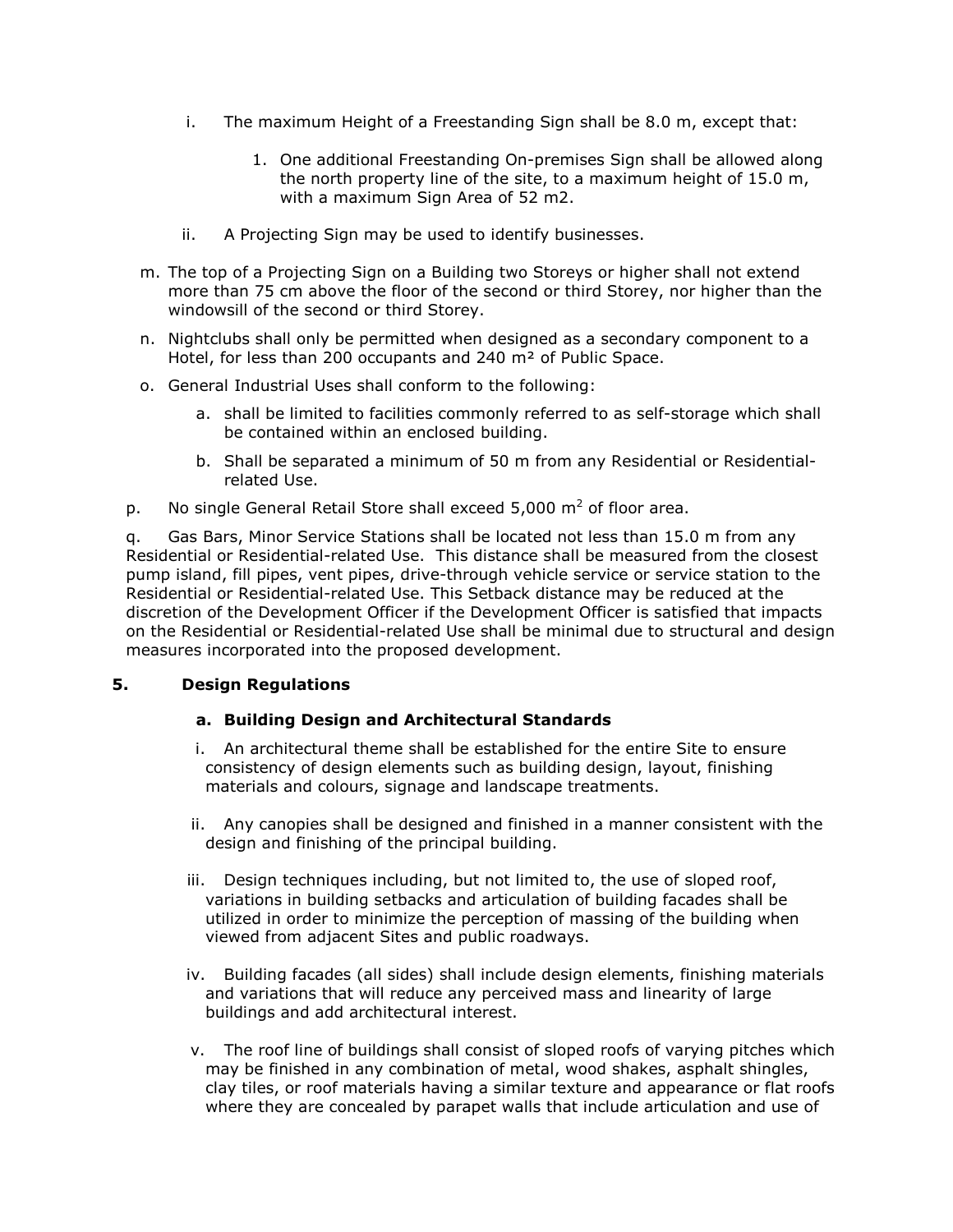design elements that are in harmony with the principal architectural theme that reduce any perceived mass and linearity of large buildings and add architectural interest;

- vi. To reduce any perceived mass and linearity of large buildings and add architectural interest, the exterior finishing materials shall incorporate vertical elements using a combinations of brick, stone or other masonry materials, concrete, stucco, glazing or siding, having a similar character, with wood or metal trim, having regard to the objective of ensuring that the development is of a high quality and complementary theme. Abrupt and excessive differences in scale of adjacent buildings shall be minimized through transitional building treatment.
- vii. Primary emphasis shall be placed on design elements and façade enhancements, particularly to the first and second levels of buildings to create a pedestrian friendly environment. Lower floors shall be articulated to add variety, interest and a human scale dimension. Recommended design elements include placement of windows to allow for viewing into the building by pedestrians; transparency of windows; wall niches; entrance features; street furniture; canopies and features that lend visual interest and create a human scale.
- viii. Smaller buildings shall incorporate complementary materials and architectural detailing to be consistent with the larger buildings.
- ix. Functional and decorative lighting shall be provided within the development to enhance the appearance of the Site and buildings.
- x. Any building backing on to Anthony Henday Drive or fronting onto Windermere Boulevard shall use special architectural treatment for building corners.
- xi. Any single wall length greater than 15.0 m visible from a public road shall use articulation in the wall to minimize the perceived mass of the building.
- xii. Building entrances shall be readily identifiable by using design elements such as distinctive materials and colours, human scale architecture, recessing, canopies, awnings, overhangs, articulation, projections and columns.
- xiii. All mechanical equipment, including roof mechanical units, shall be concealed by screening with design elements that are compatible or complement the architectural character and materials of the building, or concealed by incorporating it within the building framework.

#### **b. Pedestrian Environment**

i. The development shall create a pedestrian friendly environment, which may include a combination of:

- entrance feature(s)
- pedestrian/directional signage
- outdoor seating areas
- canopies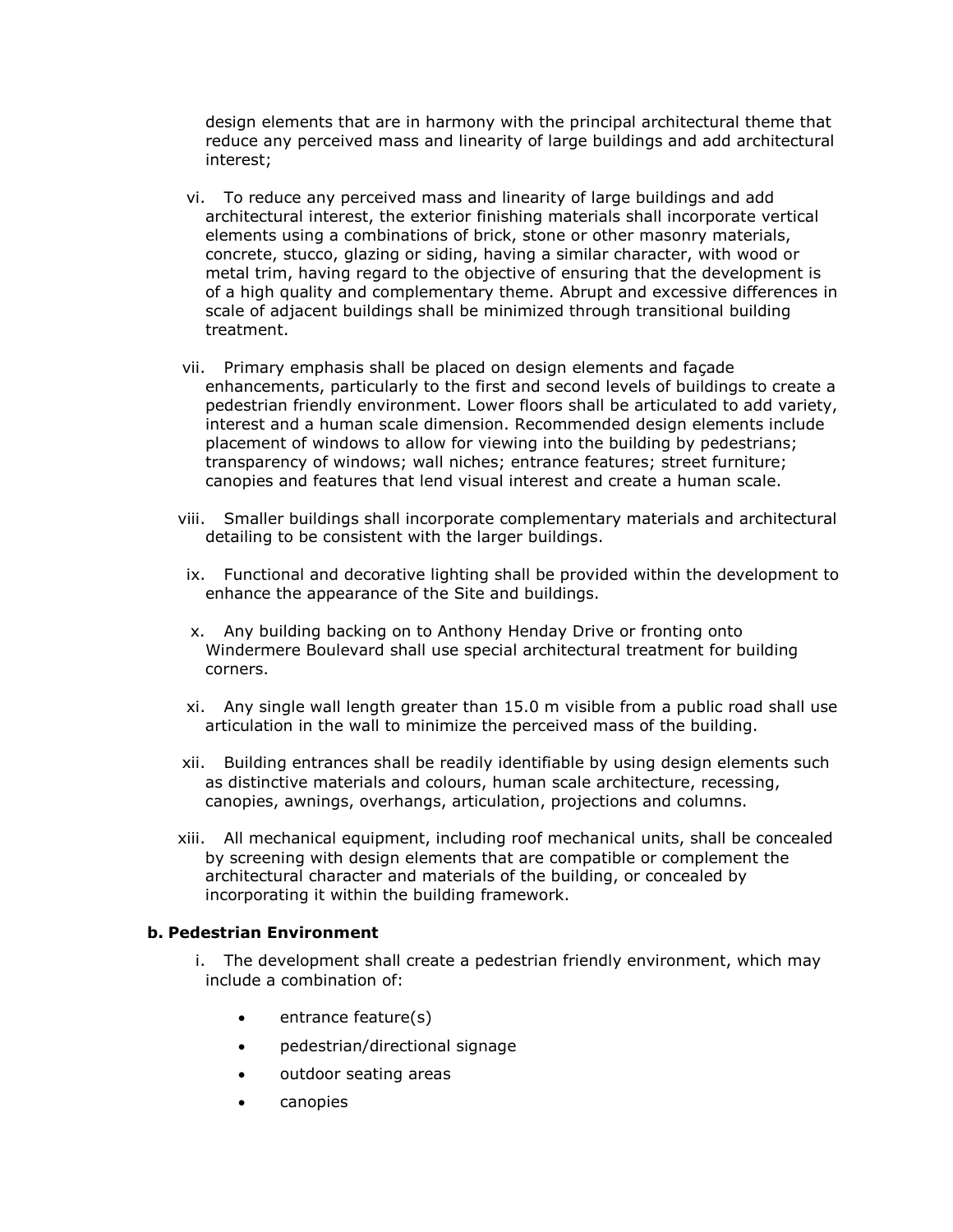- landscaping and street furniture
- convenient access to parking
- public art
- small parks, squares, plazas and/or greens
- ii. Development within this site shall ensure that the design of the pedestrian environment is comfortable, convenient, visually attractive and safe for human activity.
- iii. Pedestrian pathways to building entrances, amenities and transit shall be convenient, safe and well lit, with special paving or landscaping to define the connections.
- iv. Safe pedestrian connections shall be provided from the Site to Windermere Boulevard.

### **c. Access, Circulation and Parking**

- i. The primary vehicular access to the Site shall be from Windermere Boulevard, and shared vehicular access shall be provided between the Site and the Site to the west zoned CSCa (Ambleside Shopping Centre), as generally depicted in Appendix 1, Site Design Concept.
- ii. Internal and perimeter streets shall be tree lined and lit with appropriate lighting.
- iii. Developments shall provide walkways along primary buildings.
- iv. Parking areas shall be designed for safe and orderly movement.
- v. Parking areas shall be designed to minimize pedestrian/vehicular conflict.
- vi. Parking areas adjacent to Windermere Boulevard shall include landscaping between the roadway and parking stalls to create an aesthetic buffer and to reduce visual impact.
- vii. Structured parking shall complement the architectural features of the adjacent building(s).
- viii. No structured parking shall front onto Windermere Boulevard.

#### **d. Landscaping**

- i. Open space shall feature high quality landscape architecture intended to make spaces comfortable and enjoyable including such features as trees, street furniture and public art.
- ii. Coordinated and complementary streetscape enhancements shall be applied, including street trees, fencing, pedestrian scaled lighting, street furniture and other amenities.
- iii. Landscaping shall be used to highlight major circulation patterns, pedestrian pathways and to provide cohesiveness to the overall development.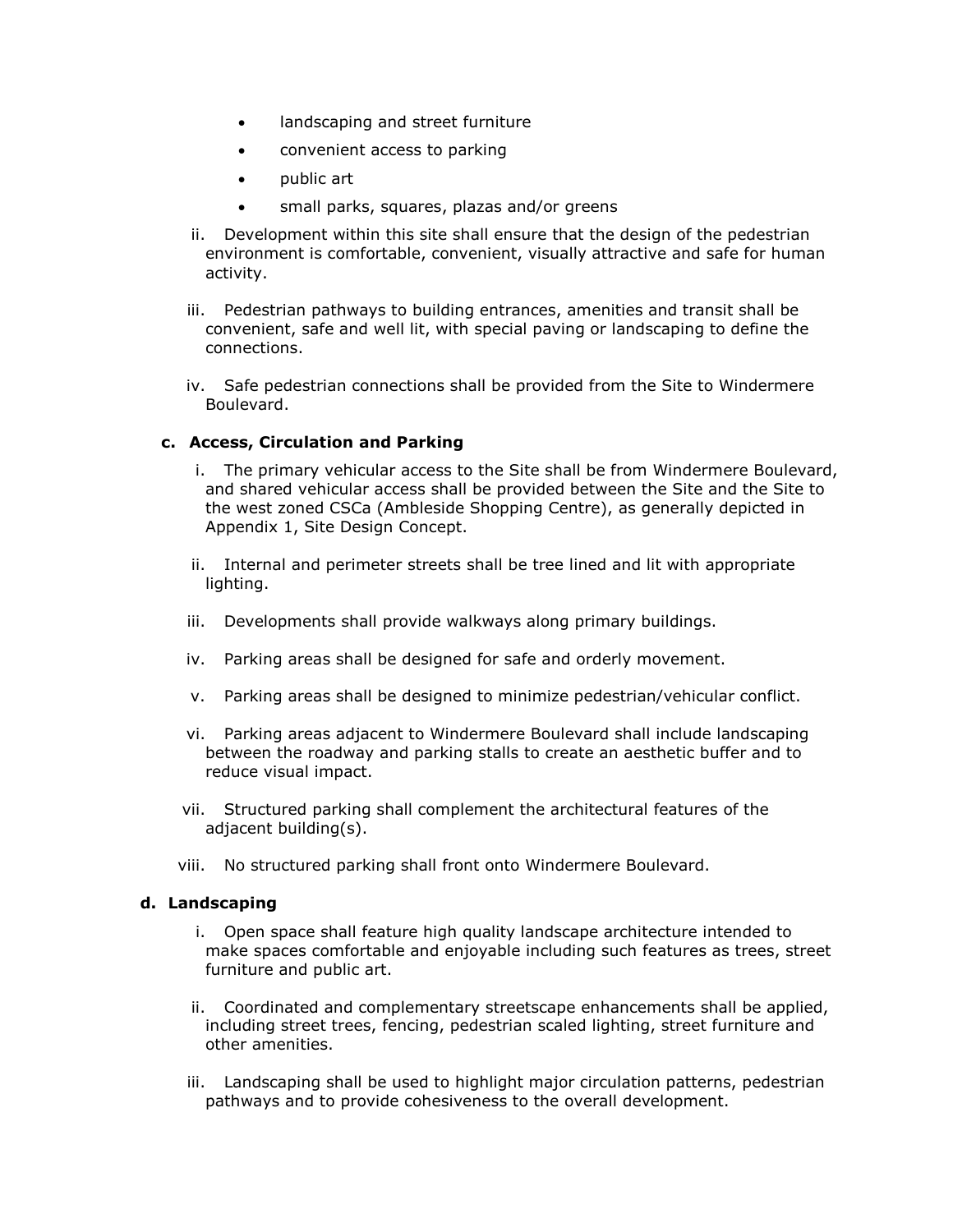- iv. Landscaping of the Site shall include plant materials that provide colour and texture throughout the year to enhance the appearance during non-growing months.
- v. Landscaping shall complement the overall Site and include a combination of plant material that provides visual interest.
- vi. Site landscaping shall be used to soften the building form. Recommended landscaping treatments may include one or a combination of tree and shrub planting, water features, railings, curbs, low walls, fences, berms, walkways, amenity areas and public art.
- vii. A Site entry feature is required at the primary all directional access to the Site along Windermere Boulevard, as generally depicted in Appendix 1, Site Design Concept. This entry feature shall include trees and shrubs, accents, paving treatments, lighting and/or compatible architectural elements.
- viii. Along Anthony Henday Drive, the rear of the Site shall reflect a formalized landscape treatment to break-up the façade of building walls, enhance views and screen parking lots, and service areas from the traveling public.
- ix. A 1.2 m continuous screen fence shall be located within private property lines along the portion of the Site adjacent to Anthony Henday Drive.

#### **e. Signage**

- i. A Comprehensive Sign Design Plan and Schedule shall be submitted, consistent with the overall intent of subsection 59.3 of the Zoning Bylaw, 12800, prior to the approval of any development permit.
- ii. Signs shall be designed to reflect an aesthetically pleasing and cohesive approach to complement the architectural features of all buildings.
- iii. Individual business identification signs located on the façades of buildings shall be similar in proportion, construction materials and placement. The design, scale and placement of signs shall be such that the signage does not detract from the overall appearance of the development and that the signage is not obtrusive, having regard to the scale of the buildings on the Site and to the distance of the building Setback.
- iv. Directional signage shall provide wayfinding information at critical locations relating to tenants, pedestrian movement, parking lots, loading zones and pick up areas, entrances, exits and amenity areas.
- v. Movement and brightness of signage shall be designed to minimize light pollution and visual intrusion on surrounding residential properties.

#### **f.CPTED and Accessibility**

a. CPTED principles shall be used to design all public and private spaces and facilities focusing natural surveillance and access control to lessen the likelihood of crime within the Site.

#### **6. Design Guidelines**